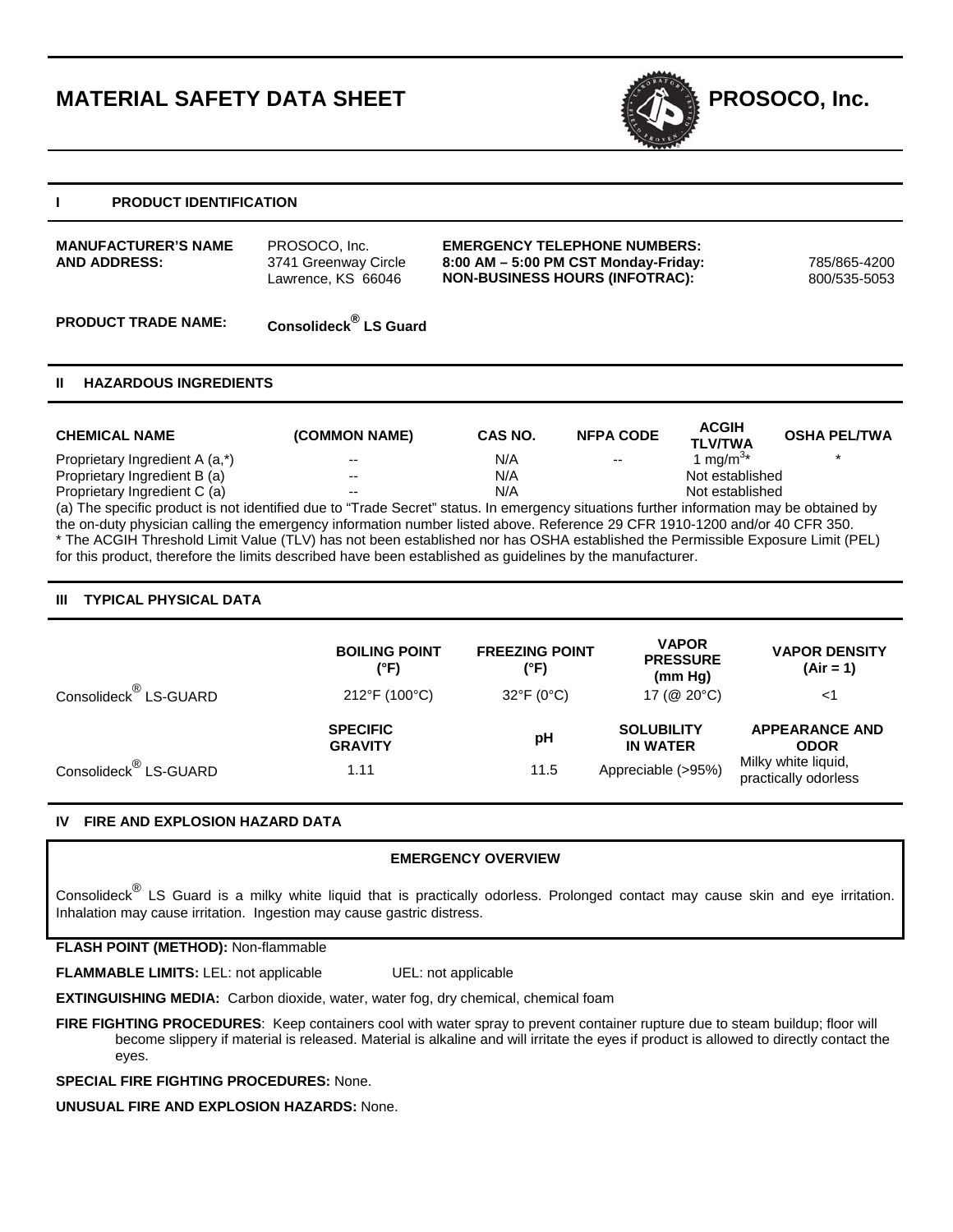# **V HEALTH HAZARD DATA**

**PRIMARY ROUTES OF EXPOSURE:** Skin, eyes, inhalation, ingestion.

**CARCINOGEN INFORMATION:** Not listed (OSHA, IARC, NTP).

## **MEDICAL CONDITIONS AGGRAVATED BY OVEREXPOSURE:**

#### **EFFECTS OF OVEREXPOSURE:**

**EYE CONTACT:** Contact with eyes may cause pain and irritation.

**SKIN CONTACT:** Contact with skin may cause irritation, dermatitis.

**INHALATION:** Inhalation of mists or vapors may cause irritation to upper respiratory tract and mucous membranes.

**INGESTION:** Irritating to digestive tract; may cause gastric distress, stomach pains.

## **EMERGENCY AND FIRST AID PROCEDURES:**

- **EYE CONTACT:** Remove contact lenses. Immediately flush eyes for 15 minutes in clear running water while holding eyelids open; seek medical attention immediately.
- **SKIN CONTACT:** Wash contacted area with soap and water; DO NOT attempt to neutralize with chemical agents; if irritation persists, seek medical attention.
- **INHALATION:** Remove affected person to fresh air; wash mouth and nasal passages with water repeatedly; if breathing difficulties persist seek medical attention.

**INGESTION:** Drink large quantities of water or milk; DO NOT induce vomiting; seek medical attention immediately.

## **VI REACTIVITY DATA**

#### **STABILITY:** Stable.

**CONDITIONS TO AVOID:** Extreme temperatures, keep from freezing.

**INCOMPATIBILITY (MATERIALS TO AVOID):** strong oxidizers, strong acids

**HAZARDOUS COMBUSTION OR DECOMPOSITION PRODUCTS:** Smoke, fumes, oxides of carbon. Decomposition will not occur if handled and stored properly. In case of fire, oxides of carbon and lithium, hydrocarbons, fumes, and smoke may be produced.

## **VII SPILL OR LEAK PROCEDURES**

- **SPILL, LEAK, WASTE DISPOSAL PROCEDURES:** STEPS TO BE TAKEN IN CASE MATERIAL IS RELEASED OF SPILLED: Material is alkaline and will irritate the eyes if product is allowed to directly contact the eyes. Wash small spills to sanitary sewer. Large spills – confine spill, soak up with approved absorbent, shovel product into approved container for disposal.
- **WASTE DISPOSAL METHODS:** Dispose of in accordance with Local, State, and Federal Regulations. Refer to "40 CFR Protection of Environment Parts 260-299" for complete waste disposal regulations for alkaline materials. Consult your local, state, and Federal Environmental Protection Agency before disposing of any chemicals.

## **VIII SPECIAL PROTECTION INFORMATION**

**RESPIRATORY PROTECTION:** None required while threshold limits are kept below maximum allowable concentrations, if TWA exceeds limits, NIOSH approved respirator must be worn. Refer to 29 CFR 1910.134 or European Standard EN 149 for complete regulations. If mists are present, wear a NIOSH approved dust/mist respirator.

**VENTILATION:** The use of local exhaust ventilation is recommended. Use corrosion-resistant ventilation equipment.

- **PROTECTIVE CLOTHING:** Coveralls, apron, or other equipment as needed to minimize skin contact.
- **PROTECTIVE GLOVES:** Neoprene or rubber gloves with cuffs as needed to prevent prolonged exposure.
- **EYE PROTECTION:** Safety glasses with side shields. Depending on application condition, chemical splash goggles or a face shield may be necessary to prevent eye contact.
- **OTHER PROTECTIVE EQUIPMENT:** Provide eyewash and clean water for rinsing skin.